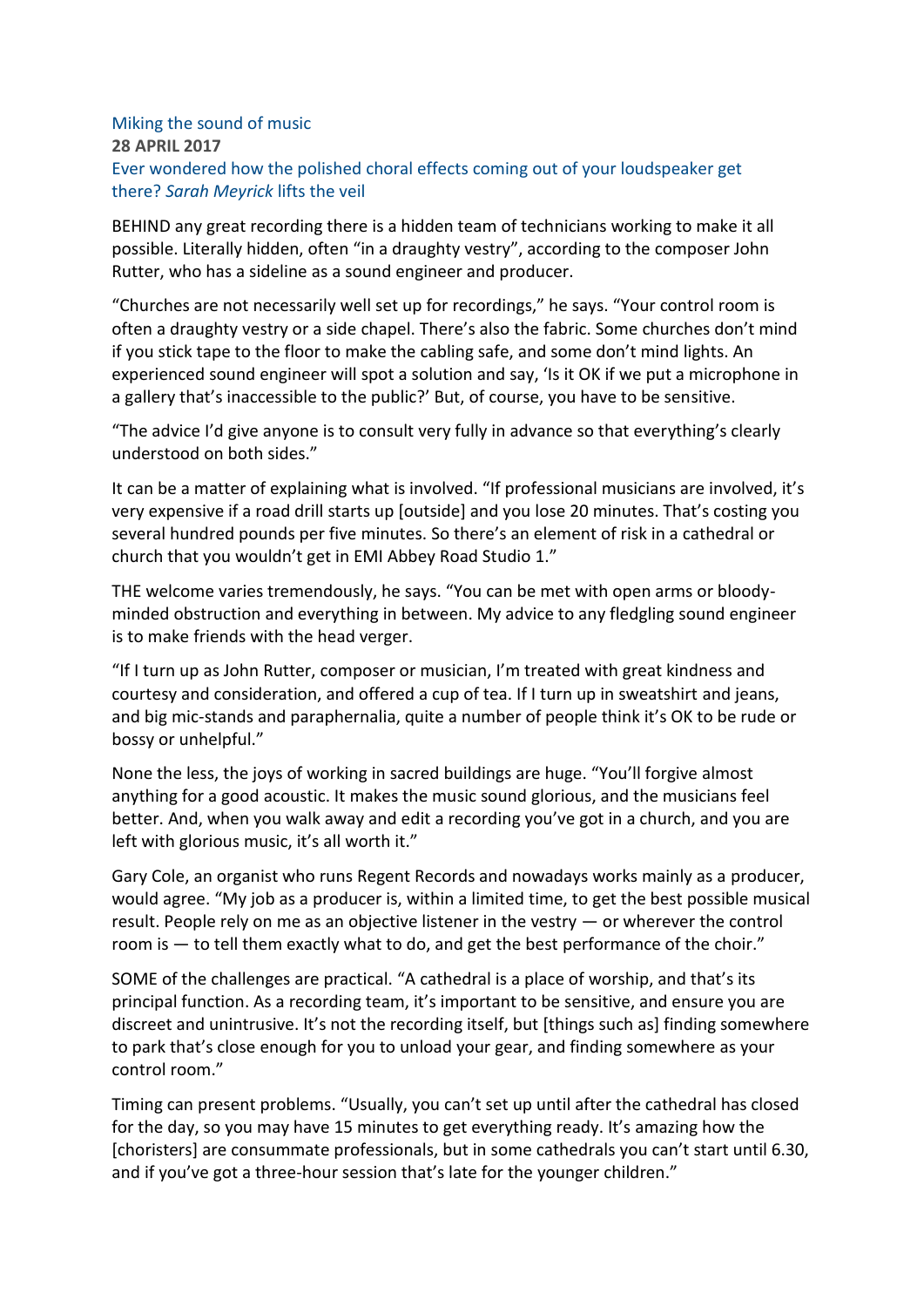Saying evensong at 4 p.m. so that recording can start at 5 p.m. helps. "That's the perfect time: the children have eaten, and it's not too late afterwards to go out for a curry [with the choirmen]."

Another pressure is that many cathedrals do their recordings between January and March, when liturgical demands are fewer. "A lot of cathedrals are very cold in those months. Vestries can be very cold, and you have to wrap up warm."

As well as the discomfort — the choristers of York Minster wear long black capes during recordings to help keep warm — the cold can affect the acoustic. "The bigger cathedrals are at their best when the combination of temperature and humidity is ideal," he says. "St Paul's Cathedral is more resonant during the winter. But in some cathedrals you don't notice. Truro and Wells, for example, have glorious acoustics whether it's January or June."

Sometimes, that acoustic presents its own challenges. A freelance theatre technician, Phil Glenny, has also worked in sacred buildings. "Buildings that are as huge as cathedrals experience bonkers, huge acoustics that exist only in these kinds of buildings," he says. "In Liverpool Anglican Cathedral, when the BBC comes to record *Choral Evensong*, they struggle to capture the seven-second reverb, and have to add it in afterwards artificially to make it sound right."

The infrastructure of old buildings doesn't help. "If you are working from a van, there isn't any very useful way to run in cables. More modern buildings are built with these things in mind: there are strategically placed holes in walls. It's the same in theatres: the older ones can present difficulties."

Congregations can be resistant, too. "That's not just for recordings, but the live-events world in general. Events people are used to crashing around, but people in churches like to take things slowly."

BOTH Dr Rutter and Mr Cole came to production after careers as performers, and bring their experience as musicians to the task. "I don't want to compose 365 days a year, and always had an interest in production," Dr Rutter says. "It dates from when I sang in the original recording of Britten's *War Requiem* as a schoolboy, and I was allowed to take a look at [what went on behind the scenes].

"I used to entrust the sound engineering to [people that I] hired, but then I thought: 'Let's do it myself.' And I enjoy it. It's the stitching together of as many takes as you have into something as near perfect as possible."

Digitisation has transformed the industry, he says. "The cost of making a good recording has dropped right down. One of the reasons there were only a few labels in the 1950s was that the equipment was so expensive. Only the giants could afford it  $-$  EMI and Decca, and one or two others.

"What happened in the 1980s with digitisation was that the equipment became much more affordable. Now you can edit on a laptop; you can even record on a laptop. A good microphone will never be very cheap, because it's the first link in the chain, and has to be